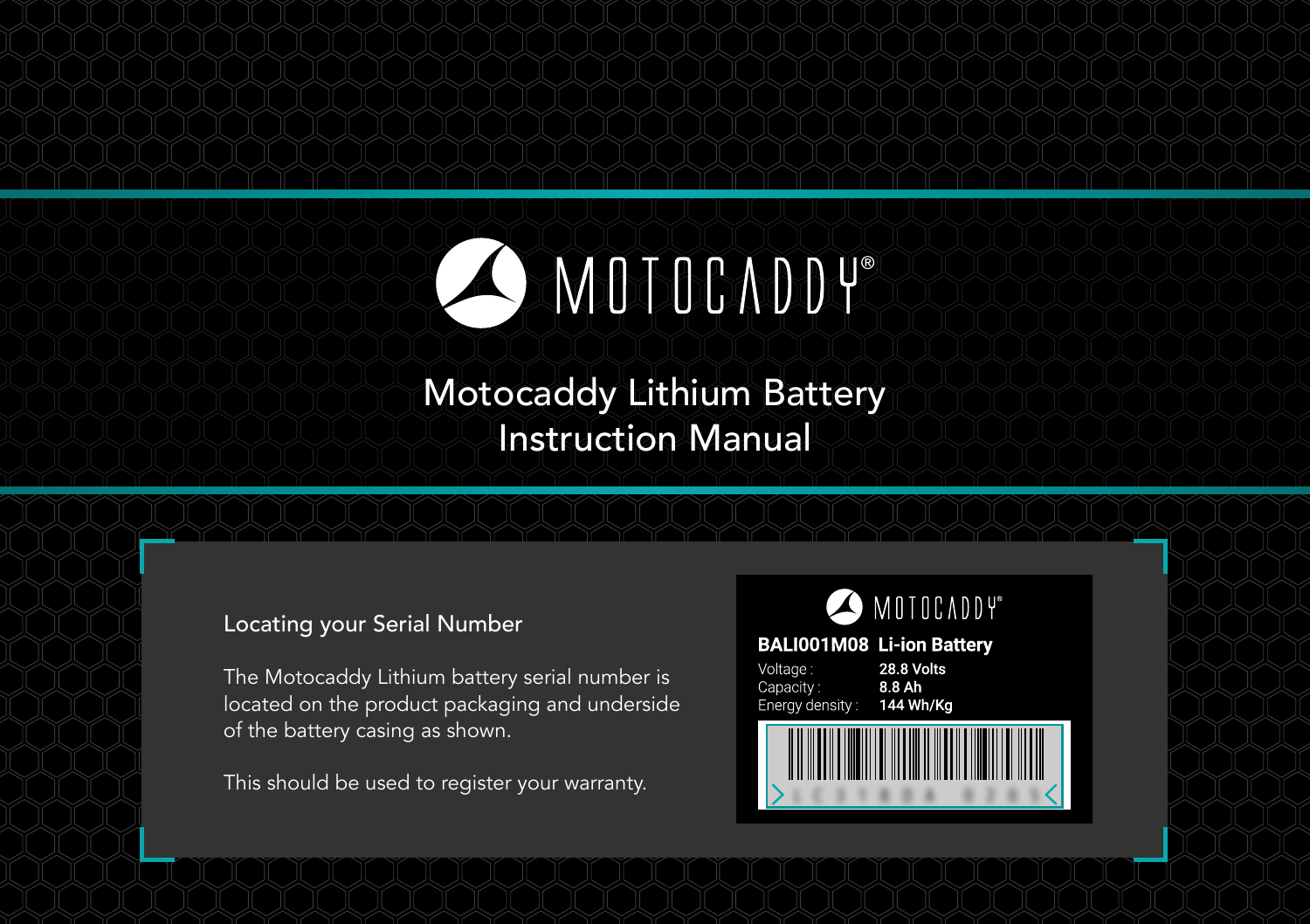

# Important Charging and Care Advice

- Please ensure that the battery is always recharged as soon as possible after each use (no matter how many holes played)
- The battery must be stored on a dry non-carpeted surface and charged at temperatures ranging between 10°C and 30°C
- This charger MUST NOT be used to charge any other battery and is designed for use with Motocaddy Lithium batteries only
- The charger should only be opened and maintained by authorised personnel. Unauthorised opening will void warranty
- The battery should be disconnected from the charger as soon as possible after charging and not left on charge for longer than necessary
- Try to avoid getting the battery too wet (i.e. do not submerse, avoid deep puddles and remove before cleaning trolley)
- Dropping the battery may cause damage to the internal cells
- Do not lift or carry the battery by the cable
- All batteries must be disconnected from the trolley before transporting

# Charging your Lithium Battery

- 1. Unplug your lithium battery from your trolley. This should always be done before folding the trolley to avoid damage to the battery and/or trolley
- 2. Plug the charger into your mains supply
- 3. Attach the battery cable to the charger matching the black and blue connections
- 4. When the charging LED indicator has turned green, the battery is fully charged and ready to be used
	-

# RED - Battery Charging GREEN - Battery fully charged and ready to be disconnected

- 5. The charging process will take between 3 to 5 hours depending on the depth of discharge (please be aware that this may take longer for the first few charges)
- 6. Once charging is complete please disconnect the charger from the mains power supply
- 7. Finally disconnect the charger from the battery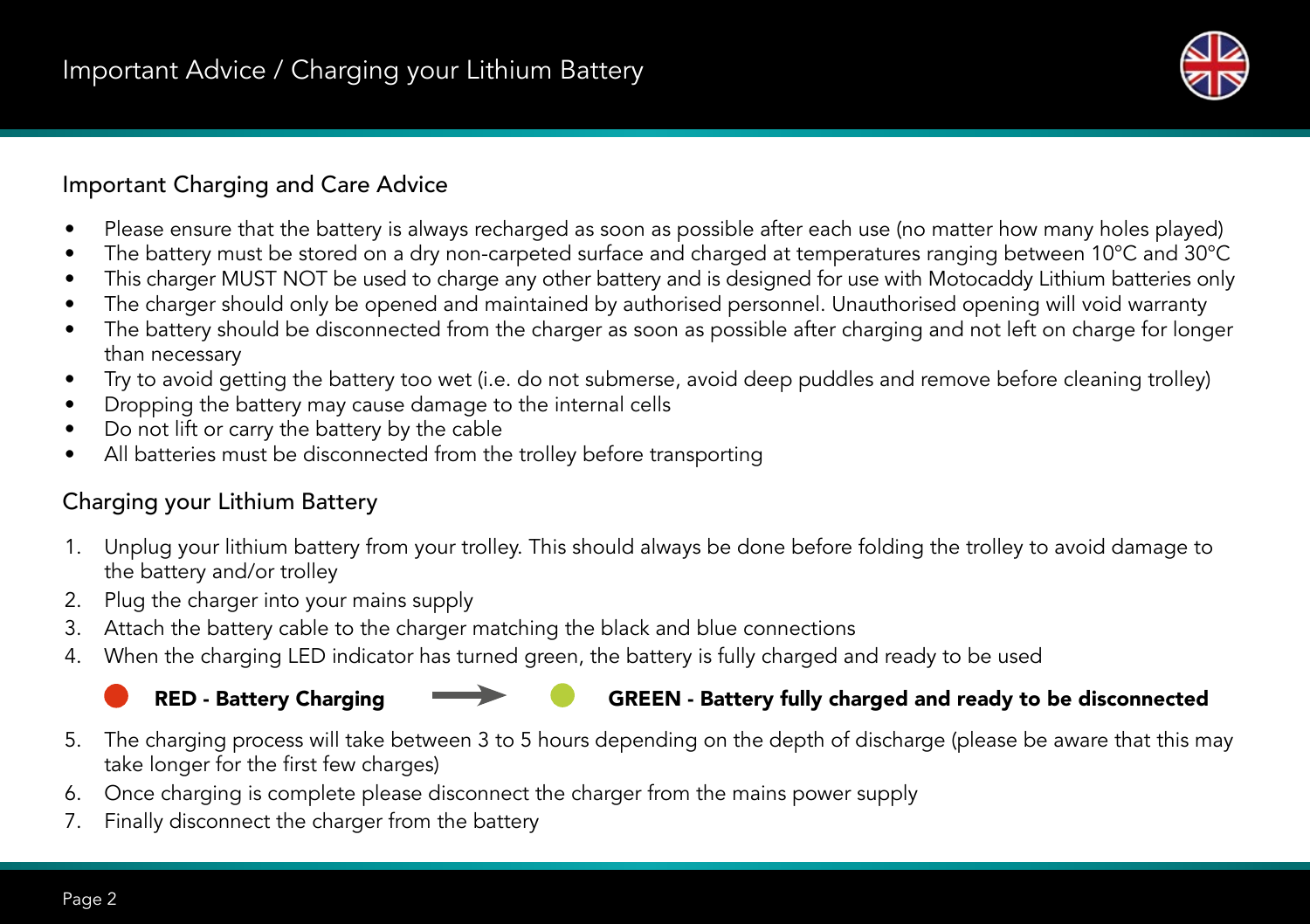

# Recommendations for the hibernation of Lithium Batteries during Winter months

If for any reason your lithium battery is not going to be used for lengthy periods, e.g. 3 months over the winter, it is advised to store the battery half charged. To do this simply use the battery for a round of golf as usual and charge it for 1.5 hours at the end of the round. Before the battery is used again, recharge it (top it up) prior to use. We recognise that extended absences are not always planned in advance, however when it is likely that you will not be using your battery for a period of time it is good practice to follow these steps to extend the life of your lithium battery. Please ensure that the charger is ALWAYS disconnected from the battery after charging.

# Lithium Battery Management System (BMS)

Motocaddy Lithium Batteries are fitted with a comprehensive battery management system (BMS) to protect the battery from excessive abuse, high currents, deep discharge and overcharge. When the battery is delivered there may be no output as the BMS is designed to maximize safety whilst shipping. Please ensure that the battery is fully charged prior to connecting it to your trolley as this will activate the BMS and effectively "switch-on" the battery. From time to time, at deep discharge or long term storage the BMS may switch-off the battery. A full battery charge will rectify this problem.

Motocaddy golf trolleys are designed to work with the BMS system installed in the Lithium batteries and the voltage meter is also synchronised to work in conjunction with the battery. If for any reason the voltage on the battery falls below the low battery warning on the trolley, the BMS may disable the battery to protect it. Again if this occurs please recharge fully. Please be aware that Lithium batteries tend to "drop off" quickly at the end of the cycle so it is not advisable to attempt to play excessive holes as the BMS will activate for protection purposes.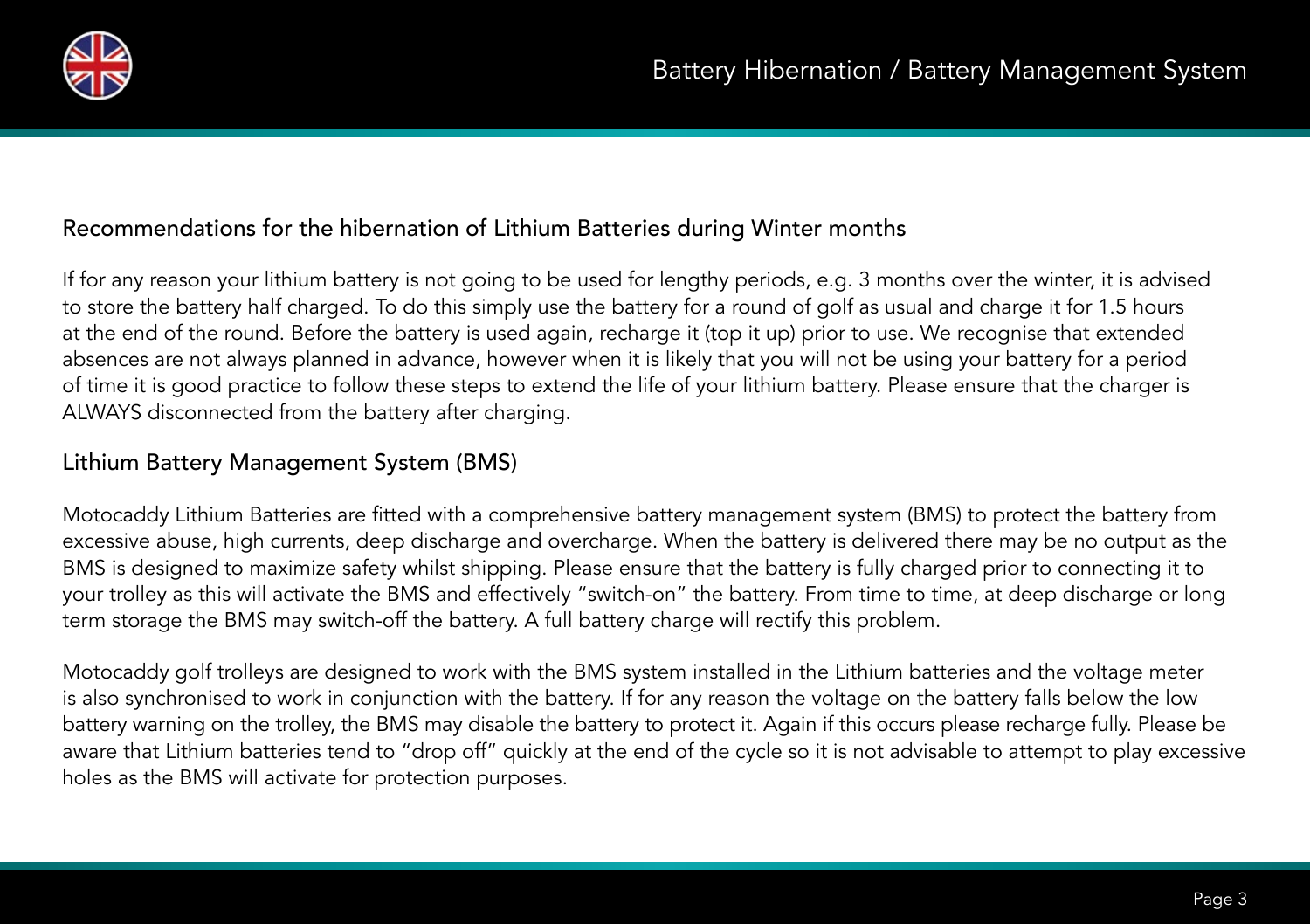

# Pflege Ihrer Lithiumbatterie

- Schützen Sie die Batterie vor übermäßiger Feuchtigkeit (d. h. die Batterie nicht in Wasser tauchen, tiefe Pfützen vermeiden und Ihren E-Trolley nicht reinigen, solange sich die Batterie noch im Batteriefach befindet)
- Ein Herunterfallen der Batterie kann eine Beschädigung der inneren Zellen hervorrufen
- Heben oder tragen Sie die Batterie nicht am Kabel
- Zum Entfernen von Schmutz einen feuchten Lappen verwenden
- Bei allen Batterien sind vor dem Transport die Trolleysteckverbindung zu lösen

# Aufladen Ihrer Lithiumbatterie

- 1. Ziehen Sie die Lithiumbatterie vom E-Trolley ab. Führen Sie diesen Schritt stets durch, bevor Sie den E-Trolley zusammenklappen, um eine Beschädigung Ihrer Batterie und/oder Ihres E-Trolleys zu verhindern
- 2. Stecken Sie das Ladegerät in Ihre Netzsteckdose
- 3. Befestigen Sie das Batteriekabel so am Ladegerät, dass jeweils die schwarzen und die blauen Anschlüsse miteinander übereinstimmen
- 4. Wenn die LED-Ladekontrollanzeige grün leuchtet, ist Ihre Batterie vollständig geladen und einsatzbereit

#### ROT – Batterie wird aufgeladen

### GRÜN – Batterie ist vollständig geladen und kann vom Ladegerät getrennt werden

- 5. Je nach Entladetiefe kann der Ladevorgang 3 bis 5 Stunden in Anspruch nehmen. (Beachten Sie, dass dies bei den ersten Ladevorgängen länger dauern kann)
- 6. Entfernen Sie das Ladegerät aus der Netzsteckdose, sobald der Ladevorgang abgeschlossen ist
- 7. Klemmen Sie zum Schluss das Ladegerät von der Batterie ab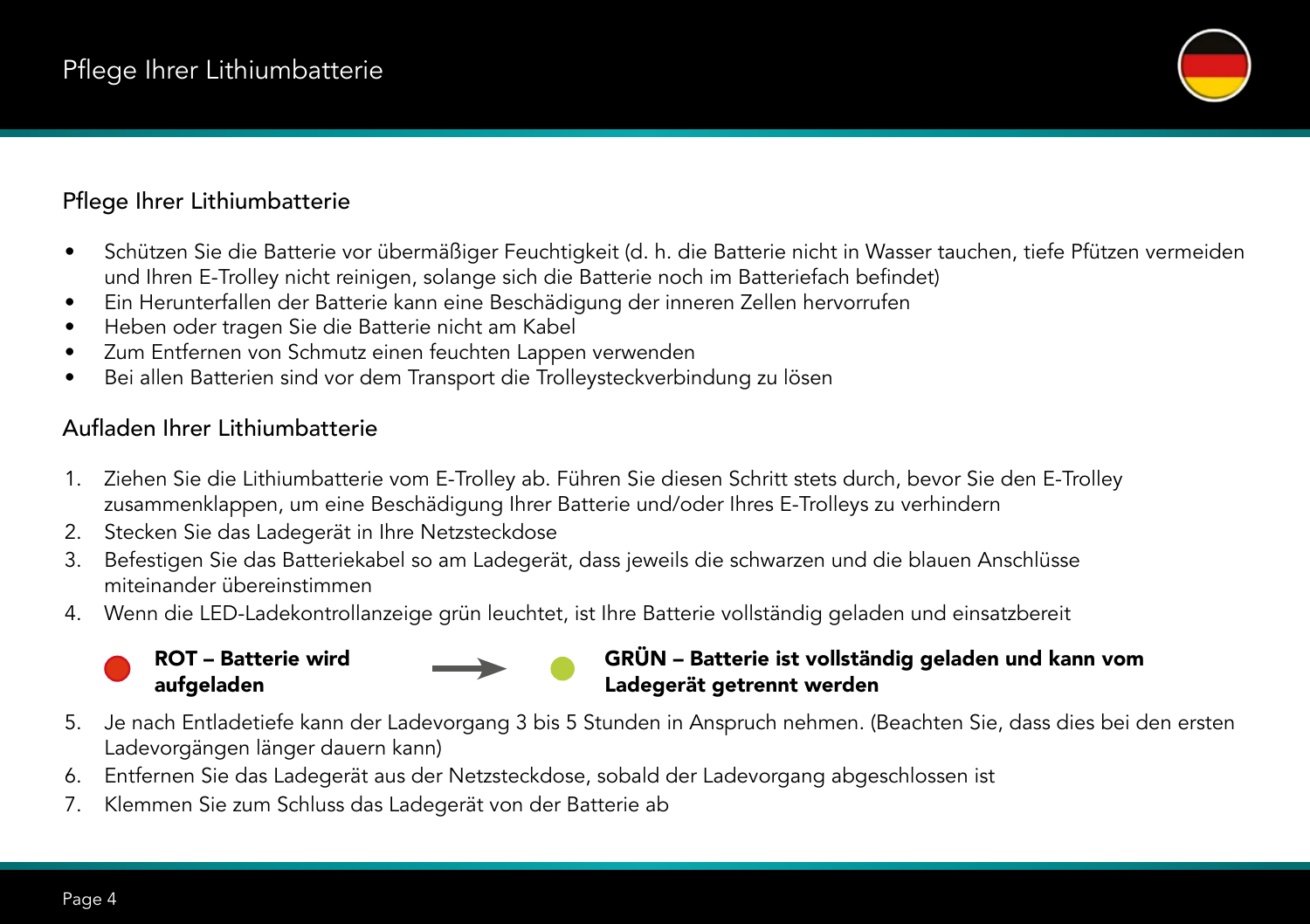

### Empfehlungen für die Einlagerung Ihrer Lithiumbatterien während der Wintermonate

Wenn Ihre Batterie über einen längeren Zeitraum nicht verwendet wird, z. B. 3 Monate lang im Winter, ist es ratsam, die Batterie halb aufgeladen zu lagern. Benutzen Sie hierfür die Batterie wie gewöhnlich für eine Runde Golf und laden Sie sie am Ende der Runde 1,5 Stunden lang auf. Laden Sie die Batterie vor dem Gebrauch auf (bzw. nach), bevor sie erneut verwendet wird. Wir sind uns dessen bewusst, dass sich längere Abwesenheitszeiträume nicht immer im Voraus planen lassen. Trotzdem ist es eine bewährte Verfahrensweise, zur Verlängerung der Lebensdauer Ihrer Lithiumbatterie die vorgenannten Schritte zu befolgen, wenn es wahrscheinlich ist, dass Sie Ihre Batterie über einen längeren Zeitraum nicht verwenden werden. Bitte stellen Sie sicher, dass das Ladegerät nach dem Aufladen IMMER von der Batterie getrennt wird.

# Batteriemanagementsystem (BMS)

Die Motocaddy Lithiumbatterien sind mit einem fortschrittlichen Batteriemanagementsystem (BMS) ausgestattet, um die Batterie vor Missbrauch, zu hohen Strömen sowie vor Tiefentladung und Überladung zu schützen. Im Auslieferungszustand kann es vorkommen, dass die Batterie keinen Ausgangsstrom liefert, weil das BMS zur Maximierung der Sicherheit beim Versand konzipiert wurde. Sorgen Sie dafür, dass die Batterie vollständig aufgeladen wird, bevor Sie diese an Ihren E-Trolley anschließen, da dadurch das BMS aktiviert und die Batterie effektiv "eingeschaltet" wird. Von Zeit zu Zeit kann eine Tiefentladung oder eine längere Lagerung der Batterie dazu führen, dass das BMS die Batterie ausschaltet. Ein vollständiges Laden der Batterie beseitigt dieses Problem.

Die Motocaddy Golftrolleys sind zur Funktion mit dem in den Lithiumbatterien installierten BMS vorgesehen und der Spannungsmesser wurde ebenfalls für die gemeinsame Funktion mit diesem Batterietyp synchronisiert. Wenn die Batteriespannung unter den Grenzwert abfällt, der eine Warnung für eine zu schwache Batterie am E-Trolley auslöst, kann es vorkommen, dass das BMS die Batterie deaktiviert, um sie zu schützen. Sollte dies vorkommen, bitte auch in diesem Fall die Batterie wieder vollständig laden. Denken Sie daran, dass Lithiumbatterien dazu neigen, am Ende Ihres Nutzungszykluses rasch an Ladung zu verlieren. Deshalb ist es nicht ratsam, mit schwacher Batterie noch viele weitere Löcher zu spielen, weil das BMS zum Schutz der Batterie in Kürze aktiviert wird.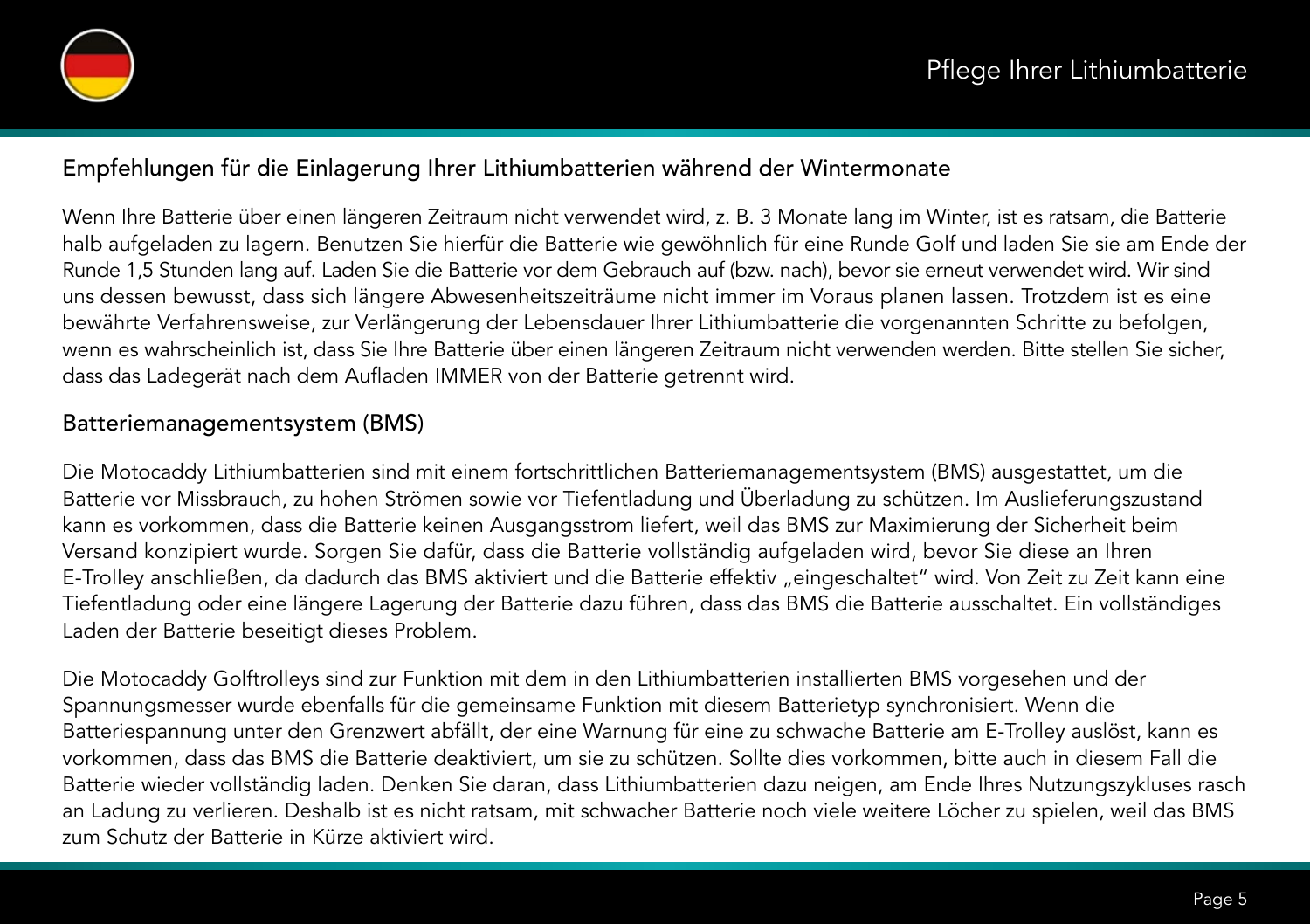# Cuidado de la batería de Litio

- Trate de evitar que la batería esté húmeda (ej.: no sumerja la batería, trate de evitar los charcos profundos y no limpie su carro mientras la batería esté todavía en la bandeja)
- Dejar caer la batería puede dañar su interior
- No levante ni transporte la batería a través del cable
- Use un paño húmedo para limpiar la suciedad
- Todas las baterías deben desconectarse del carro antes de ser transportadas

# Carga de Batería de Litio

- 1. Desconecte la batería de su carro. Esto siempre debe hacerse antes de plegar el carro para evitar daños en la batería o en el carro
- 2. Enchufe el cargador a la red eléctrica
- 3. Conecte el cable de la batería al cargador con las conexiones correctas (negro-negro)
- 4. Sigas las etapas del indicador LED del cargador que se muestran aquí:

# ROJO – Batería en carga **VERDE** – VERDE – Batería completamente cargada, lista para su desconexión

- 5. El proceso de carga puede llevar entre 3 o 5 horas dependiendo de descarga (tenga en cuenta que esto puede tomar más tiempo para las primeras cargas)
- 6. Una vez se complete la carga, desconecte el cargador de la red eléctrica
- 7. Finalmente, desconecte el cargador de la batería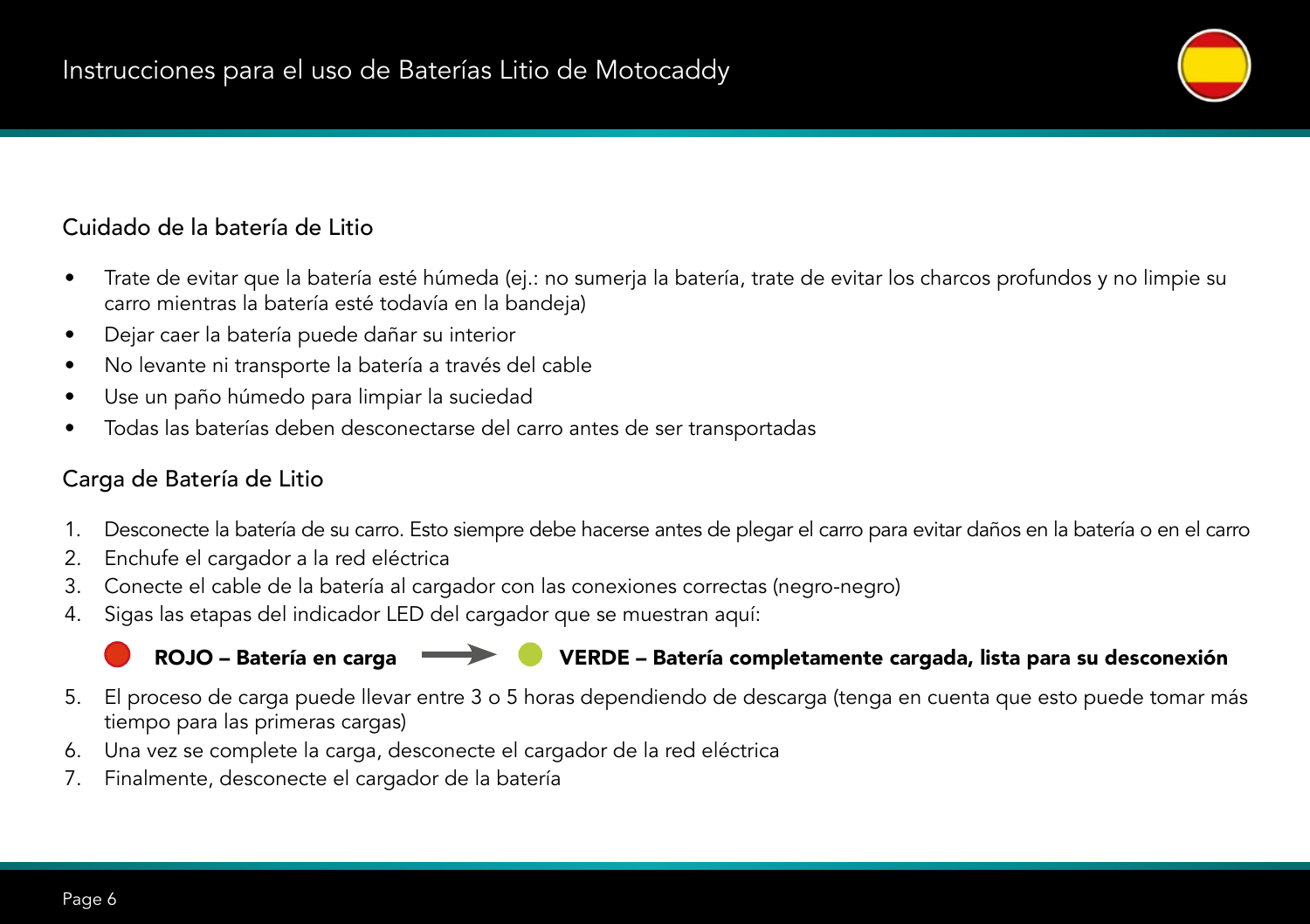

#### Recomendaciones para la hibernación durante los meses de invierno

Si por alguna razón su batería de Litio no va ser usada durante largos periodos de tiempo, por ejemplo 3 meses en invierno, se recomienda guardar la batería a mitad de carga. Para ello, sólo tiene que utilizar su batería durante un partido de golf y luego cargarla durante 1,5 horas al final de la ronda. Antes de volver a usar la batería, recárguela. Sabemos que determinadas ausencias no son planificadas; sin embargo, cuando usted prevea o planifique dicha ausencia durante un periodo largo es buena práctica llevar a cabo estos pasos para extender la vida útil de la batería de litio. Por favor, asegúrese de que el cargador está SIEMPRE desconectado de la batería después de la carga.

### Gestión del sistema (BMS) de la batería de litio

Las baterías de litio Motocaddy están equipadas con un sistema integral de gestión de baterías (BMS) para proteger la batería contra el abuso excesivo, altas corrientes, descargas profundas y sobrecargas. Cuando se entrega la batería el BMS está diseñado para maximizar la seguridad. Por favor, asegúrese que la batería está totalmente cargada antes de conectarla a su carro, ya que esto activará el BMS y el eficaz "encendido" de la batería. De vez en cuando, en caso de descarga o de largo periodo de almacenamiento, el BMS puede desconectar la batería. Una carga completa de la batería corrige este problema.

Los carros de golf Motocaddy están diseñados para trabajar con el sistema BMS, instalado en las baterías de litio, y el medidor de tensión, también sincronizado, para trabajar en conjunto con la batería. Si por alguna razón, el voltaje de la batería baja demasiado, el carro recibe un aviso. Entonces el BMS puede desactivar la batería para protegerla. Una vez más, si esto ocurre, por favor haga una carga completa. Tenga en cuenta que las baterías de litio tienden a descargarse rápidamente al final del ciclo, así que no es aconsejable tratar de jugar numerosos hoyos ya que el BMS se activará para fines de protección.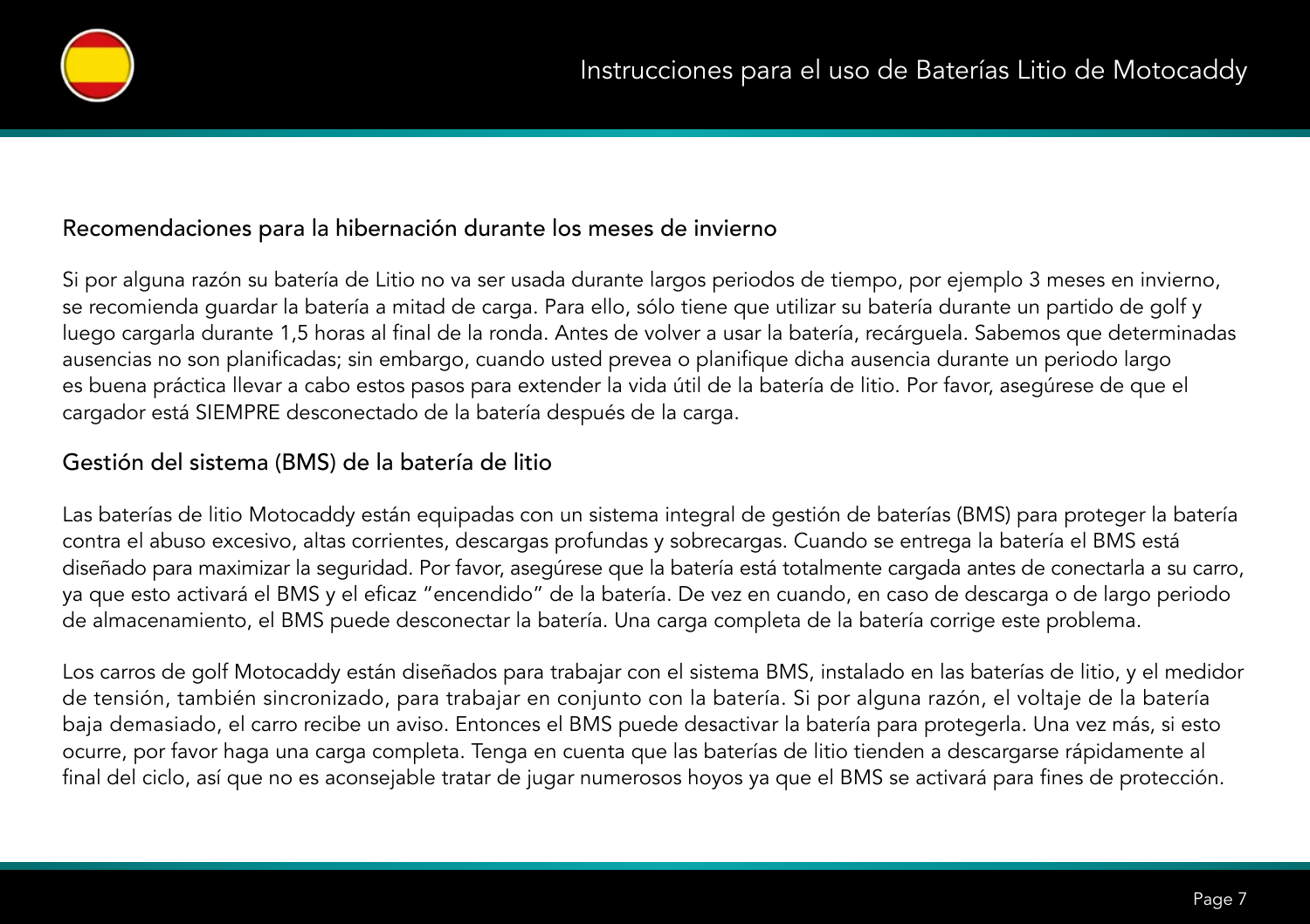# Entretien de votre batterie au Lithium

- Essayez d'éviter que la batterie soit trop humide (par exemple, n'immergez pas la batterie, évitez les flaques d'eau profondes et ne nettoyez pas votre chariot avec la batterie en place dans le porte-batterie).
- Laisser tomber la batterie peut causer des dommages aux cellules internes.
- Ne soulevez pas ou ne portez pas la batterie en la tenant par le câble.
- Utilisez un chiffon humide pour nettoyer la saleté
- La batterie doit être débranchée du chariot avant de le transporter

### Recharge de votre batterie au Lithium

- 1. Débranchez la batterie au Lithium du chariot. Débranchez-la toujours avant de plier le chariot pour éviter d'endommager la batterie ou le chariot
- 2. Branchez le chargeur sur l'alimentation secteur
- 3. Fixez le câble de la batterie au chargeur en faisant correspondre les connecteurs noirs et bleus
- 4. Lorsque le voyant lumineux de charge devient vert, la batterie est entièrement rechargée et prête à être utilisée

#### ROUGE - Recharge en cours **VERT** - Batterie entièrement rechargée et prête à être débranchée

- 5. Le processus de charge prend entre 3 et 5 heures en fonction de la profondeur de décharge (sachez que les premières fois que la batterie est rechargée, cela peut prendre plus longtemps)
- 6. Une fois la recharge terminée, débranchez le chargeur de l'alimentation secteur
- 7. Enfin, débranchez le chargeur de la batterie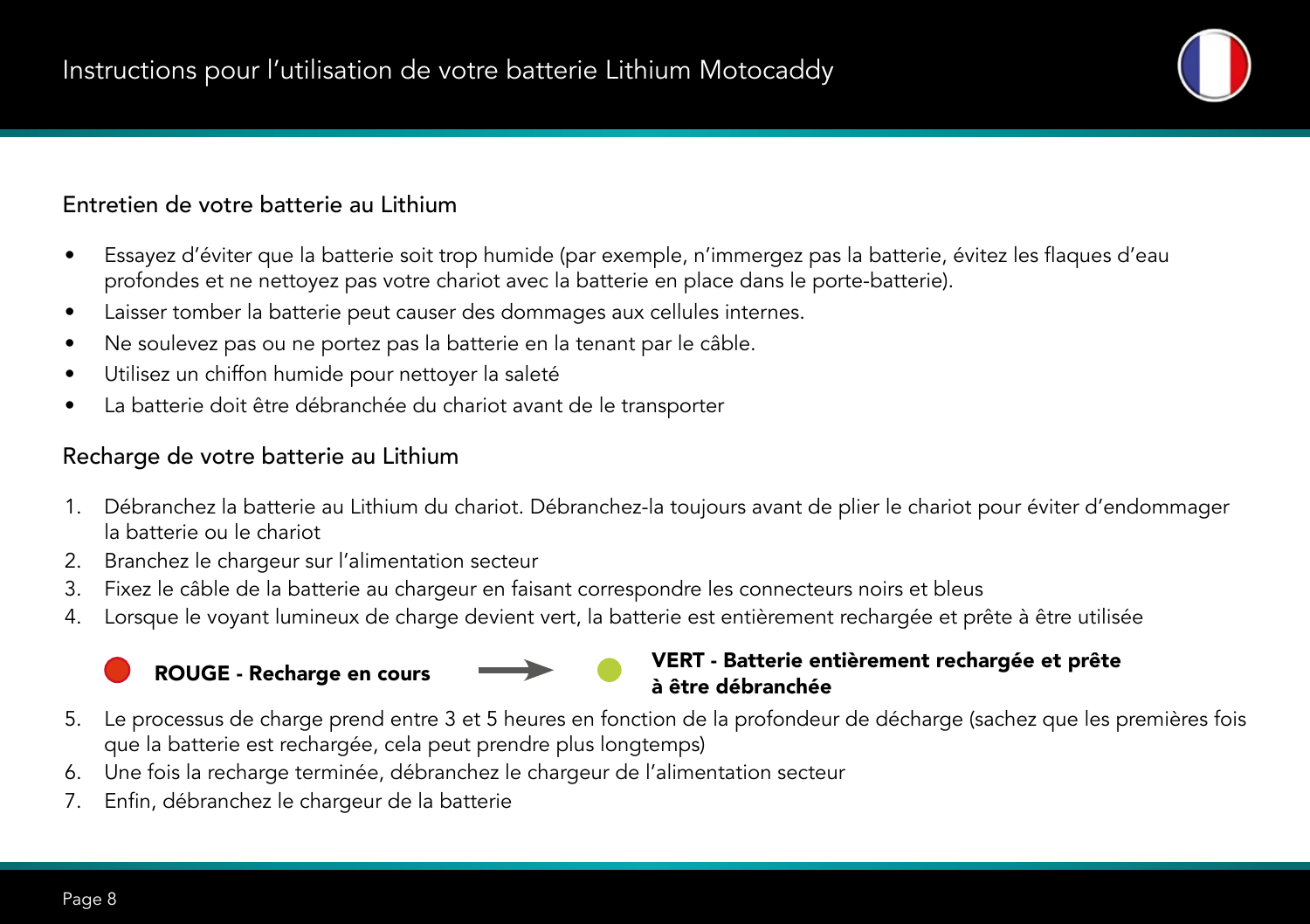

#### Recommandations en cas d'inactivité des batteries au Lithium pendant les mois d'hiver

Si votre batterie au Lithium ne va pas être utilisée pendant une période prolongée, telle que les 2-3 mois d'hiver, il est recommandé de stocker la batterie à moitié chargée. Pour ce faire, utilisez simplement la batterie pendant une partie de golf, comme d'habitude, puis rechargez-la pendant 1,5 heure après la partie. Avant d'utiliser à nouveau la batterie, rechargez-la (faites le complément de charge) avant de l'utiliser. Nous comprenons que des absences prolongées ne sont pas toujours planifiées à l'avance. Cependant, lorsqu'il est probable que vous n'allez pas utiliser votre batterie pendant une longue période, il est conseillé de suivre les étapes ci-dessous afin d'allonger la durée de vie de votre batterie au Lithium. Veillez à TOUJOURS débrancher le chargeur de la batterie après le chargement.

# Système de gestion de batterie (BMS)

Les batteries au Lithium Motocaddy sont équipées d'un système de gestion de batterie (BMS) complet, afin de les protéger contre les abus excessifs, les pics de courants, les décharges profondes et les surcharges. Lorsque la batterie vous est livrée, il est possible qu'elle ne fournisse aucun courant de sortie car le BMS est conçu pour maximiser la sécurité pendant l'expédition. Veuillez vous assurer que la batterie est complètement chargée avant de la raccorder à votre chariot, car cela activera le BMS et « activera » la batterie de façon effective. De temps à autre, en cas de décharge profonde ou de stockage prolongé, il peut arriver que le BMS éteigne la batterie. Une recharge complète de la batterie permettra de rectifier ce problème.

Les chariots de golf Motocaddy sont conçus pour fonctionner avec le système BMS installé dans le porte-batteries au Lithium. Le voltmètre est également synchronisé pour fonctionner avec la batterie. Si pour une raison quelconque, la tension de la batterie chute en dessous de l'avertissement de niveau faible de la batterie sur le chariot, il peut arriver que le BMS désactive la batterie pour la protéger. Encore une fois, si cela se produit, rechargez complètement la batterie. Sachez que le niveau des batteries au Lithium a généralement tendance à « chuter » rapidement à la fin du cycle et il n'est donc pas conseillé d'essayer de jouer un nombre excessif de trous, car le BMS pourrait s'activer à des fins de protection.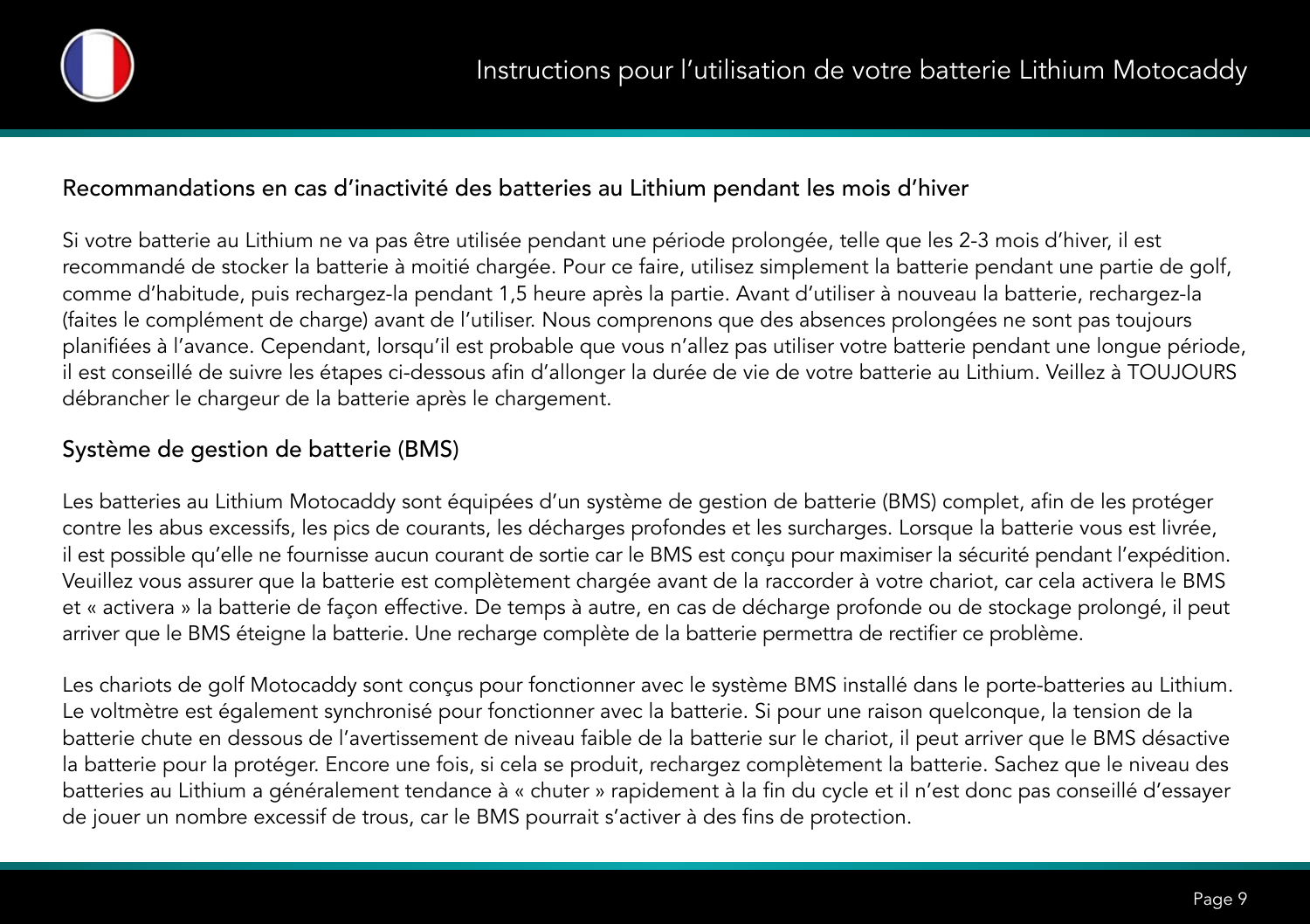# Viktiga Laddningsråd

- Ladda batteriet efter varje användning
- Batteri måste förvaras på torr (ej matta) plats och ska laddas vid temperaturer mellan 10°C och 30 C. Laddning över eller under dessa temperaturer rekommenderas inte eftersom det kan minska batterikapaciteten. Observera att laddning under 0 grader C kommer att förorsaka långsiktiga skador på ditt batteri
- Denna laddare FÅR INTE användas för något annat batteri och är endast avsedd för användning till Motocaddy Litiumbatterier
- Litiumbatteriladdaren bör endast öppnas och undersökas av behörig personal. Obehörigt öppnande upphäver din garanti
- Batteri bör kopplas bort från laddaren så snart som möjligt efter att laddningen är klar, och bör inte vara på laddning mer än nödvändigt

# Laddnings Instruktioner

- 1. Koppla ifrån ditt litiumbatteri från din vagn
- 2. Anslut batteriet till laddaren via 2-vägskontakten. Se till att den svarta anslutningen går till svart och blå går till blått
- 3. Anslut laddaren till väggkontakten
- 4. När laddningsindikator lyser grönt, är batteriet fullt laddat och färdigt att användas
- 5. Laddningsprocessen tar mellan 3 till 5 timmar beroende på hur lite styrka det var kvar



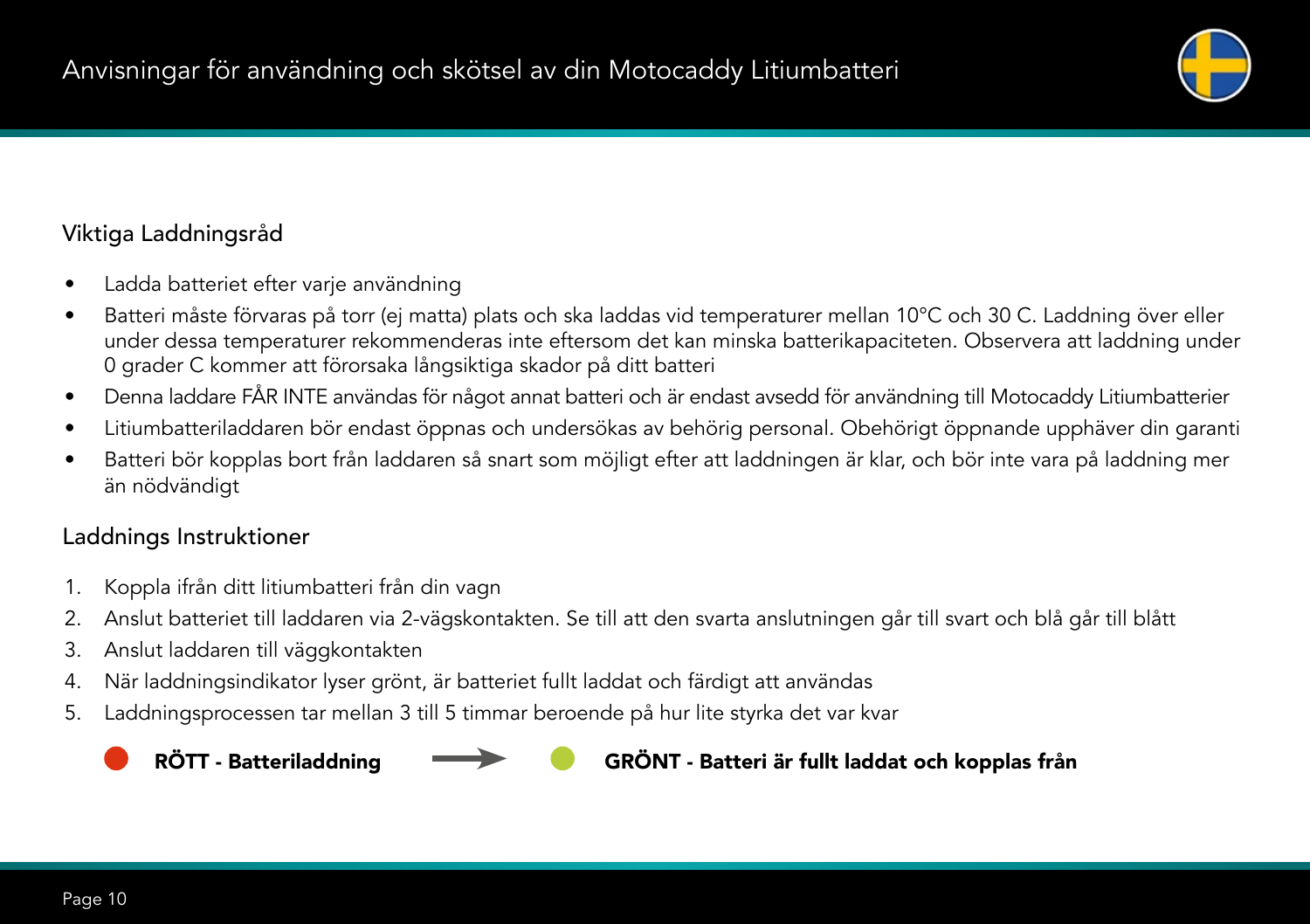

# Rekommendationer för förvaring av Litiumbatterier under vintermånaderna

Om, av någon anledning, ditt litiumbatteri inte kommer att användas under en längre period, t.ex. 3 månader under vintern, är rådet att lagra batteriet hälften uppladdat. För att göra det enkelt, använd batteri för en runda golf som vanligt och ladda sedan upp det ca 1, 5 timme efter rundan. När det blir dags att använda det igen, ladda då det fullt. Vi förstår att det inte alltid är lätt att planera ett längre uppehåll i förväg, men när det är troligt att du inte kommer att utnyttja ditt batteri för en tid det är det bra att följa dessa åtgärder för att förlänga livslängden hos ditt litiumbatteri. Se till att laddaren ALLTID är frånkopplad från batteriet efter laddning.

### Batteri Management System (BMS)

Motocaddy litiumbatterier är utrustade med ett omfattande Battery Management System (BMS), för att skydda batteriet från överanvändning, hög spänning, urladdning och överbelastning. När batteriet fraktas finns ingen risk för uteffekt eftersom BMS är utformat för att maximera säkerheten vid transporter. Se till att batteriet är fullt laddat före Ni ansluter batteriet till din Motocaddy eftersom detta kommer att aktivera BMS systemet och gör batteriet fullt brukbart. Vid kraftig urladdning och längre förvaring kommer BMS systemet stänga av batteriet. En fullständig batteriuppladdning kommer åtgärda detta problem.

Motocaddys vagnar är utformade för att fungera med BMS-systemet installerat och voltmätaren är synkroniserad för att fungera i förbindelse med batteriet. Om, av någon anledning, styrkan i batteriet går under nivån för låg kapacitet så att lampan på vagnen lyser kommer BMS systemet stänga av batteriet för att skydda det. Om det händer så är det bara att åter ladda det fullt.

Litiumbatterier har en tendens att ladda ur snabbt i slutet av dess effekt.